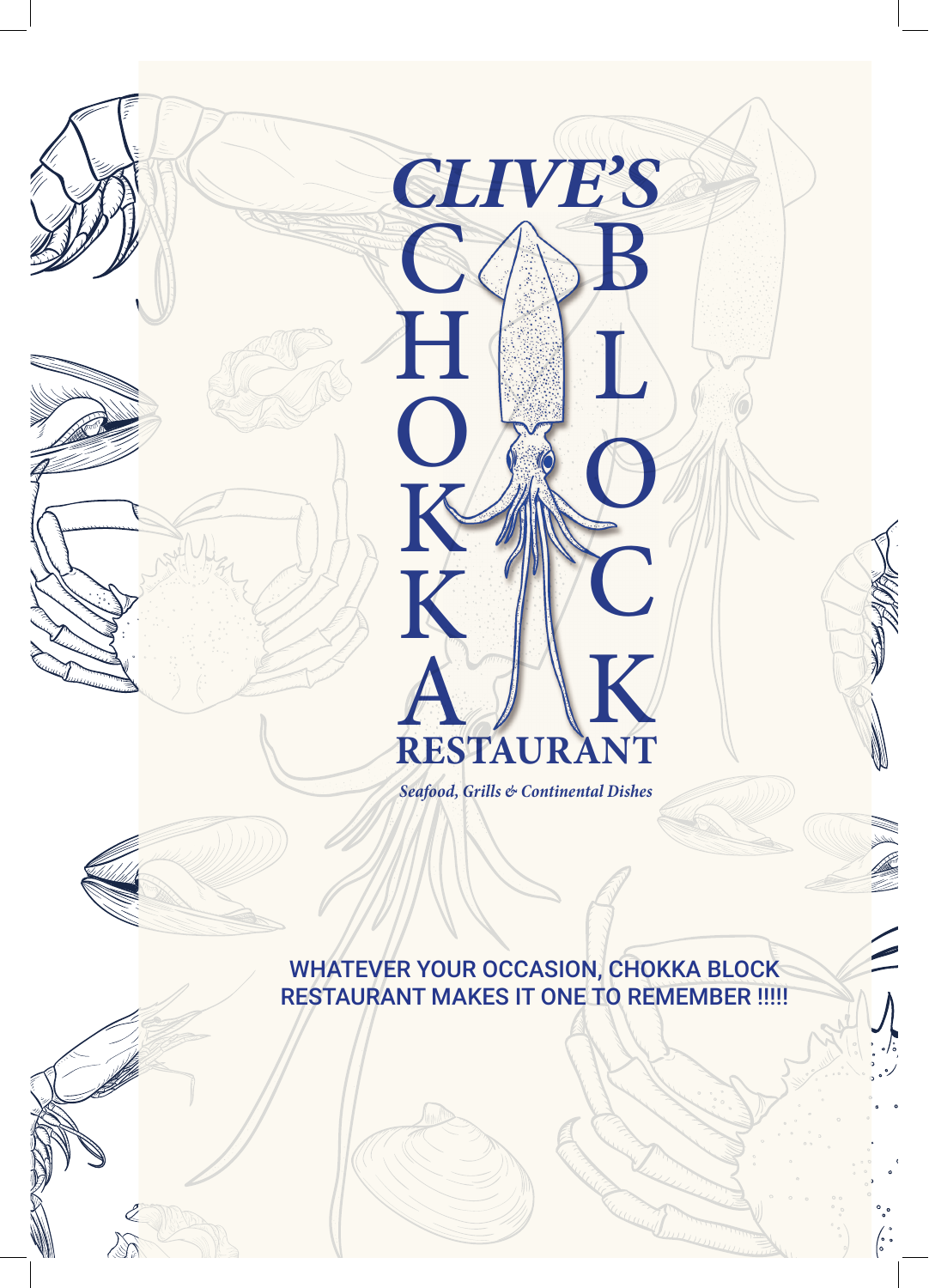## **Stantens**

### Garlic Loaf R59

Filled with our secret homemade garlic mayo & feta cheese. Sprinkling of mature cheddar cheese on top. Baked in our wood burning oven

#### Prawn Cocktail R89

Made with our secret pink sauce, served on a bed of lettuce

## Local: Calamari Rings, Heads or Wings R98

Lightly dusted in flour and spices & then flash fried to perfection

#### Mussel Pot R89

A sensational dish that always pleases: Pan fried in butter, sherry, cream, garlic sauce & a blend of herbs and spices. Served with homemade rolls on the side. **Or try with our blue cheese sauce**

#### Crumbed Mushrooms R69

A common dish done uncommonly well: Coated in breadcrumbs & deep fried. Served with coriander chutney & lemon wedges

## Saucy Snails R89

A taste you will have to try, to believe: Pan fried in creamy garlic / blue cheese sauce or garlic butter. Served with fresh homemade bread rolls

## Chicken Livers Peri-Peri R79

Packed with flavour: Pan fried in our secret sauce. Served with fresh homemade rolls on the side

#### Chourico Sausage R98

Traditional Portuguese Recipe, brought to your table on a flaming server, served with peri-peri sauce

## Seafood Chowder R98

What could be more delicious than a variety of seafood, cooked with bacon, old brown sherry & cream. Served with homemade rolls

#### Fresh Oysters SQ

Live fresh West Coast oysters - Pearl of the ocean Ask Waitron for sizing available

#### Soup of the day SQ

Please ask the waitron about our delicious homemade soups

#### Crab Claws Borderlaise R98

Deshelled claws, pan fried in garlic herb butter & served with homemade rolls

## Beef Trinchado R98

Cuts of Fillet & Rump, cooked in our creamy peri- peri Mozambique sauce, served with homemade pao rolls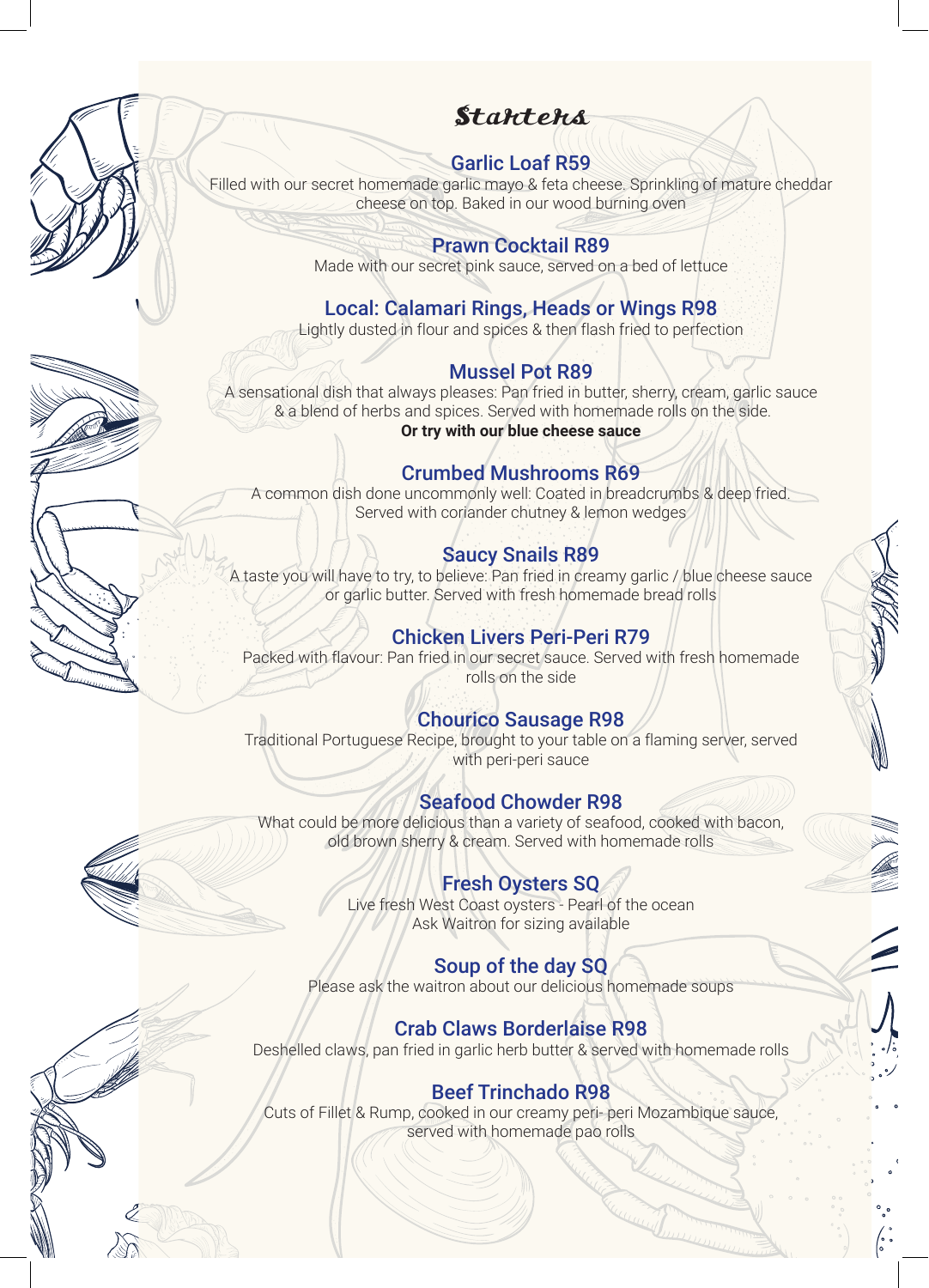## Starters Contd.

#### Prawn Rissoles R69

Portuguese Prawn cakes, coated in panko breadcrumbs & deep fried

Samoosas R59 A choice of : Mince or Linefish. Made in house

#### Prawn Au Gratin R98

6 deveined prawns prepared in a cheesy wine sauce, sprinkled with cheese & browned off in the oven

#### Crispy Chicken Wings R89

4 Chicken wings in Chinese seasoning & deep fried

# Salads

Greek (small) R69 Fresh garden greens, red cabbage, onions , carrots, tomato & cucumber, topped with Danish feta & imported calamata olives

## Greek (large) R98

Roquefort (small) R69 Fresh garden greens, red cabbage, onions , carrots, tomato & cucumber, topped with roquefort cheese

## Roquefort (large) R98

Gimo's Calamari R139 Local calamari grilled & served on a Mozambique salad

## Bacon, Blue Cheese & Fig R139

Fresh garden greens, red cabbage, onions , carrots, tomato & cucumber, topped with bacon, blue cheese & figs

#### Crumbed Chicken strip Salad R139

Crumbed chicken served on fresh garden green, red cabbage, onions, carrots, tomato & cucumber

#### **GOOD FOOD TAKES TIME TO PREPARE & ALL OUR DISHES ARE PREPARED TO ORDER Life is too short for Average food !!! So we thank you for your patience**

**WE ONLY USE THE FRESHEST OF INGREDIENTS FOR OUR DISHES**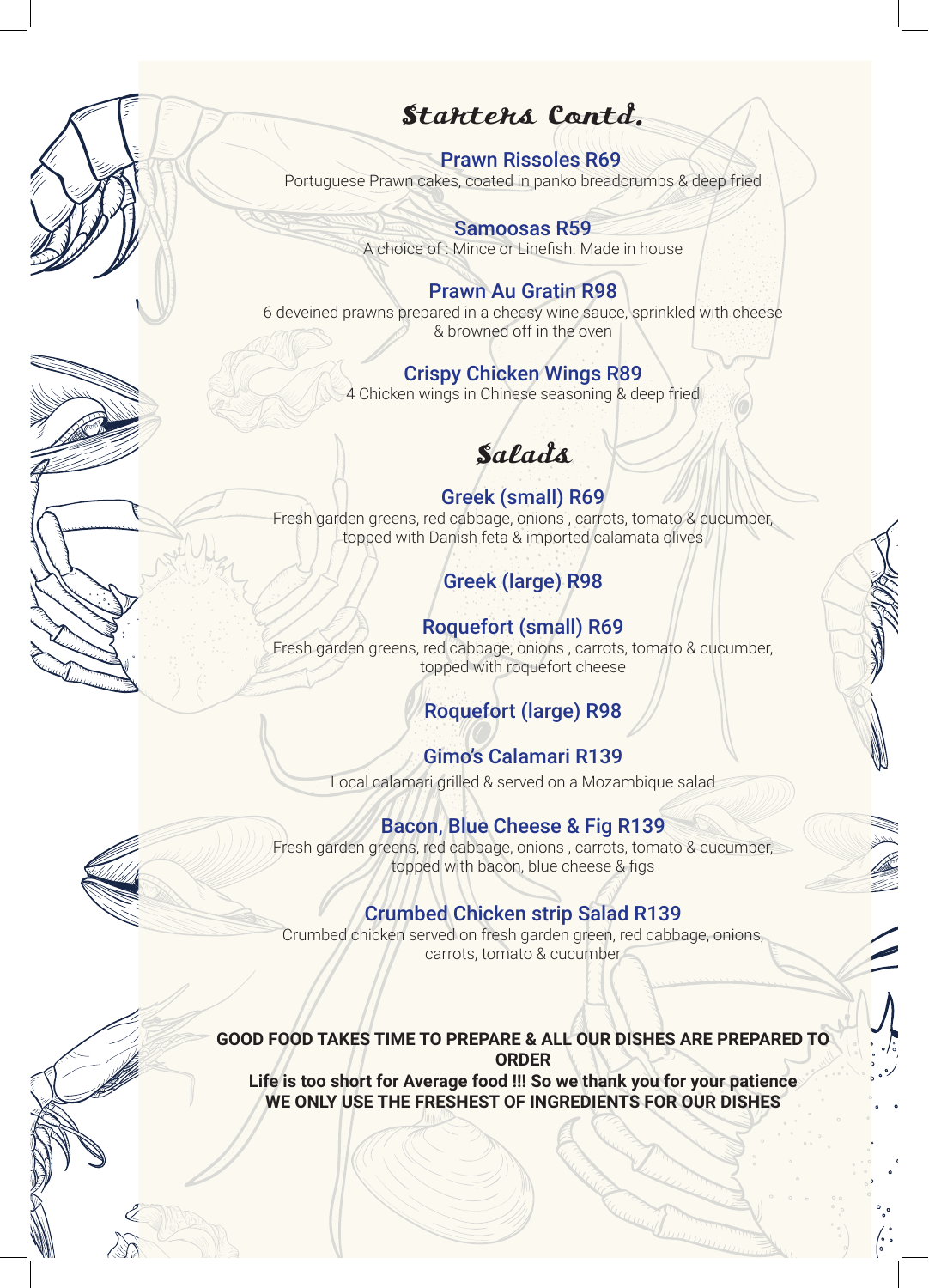Seafood

#### WE SPEAK FISH

All our fish fillets are grilled on a skillet in our wood burning oven & basted with lemon butter. Served with homemade tartar sauce

Although the greatest of care is taken to remove the bones from our fish, a few may remain. Please take care when enjoying your meal

A choice of one of the following sides: Chips, Baked potato, Vegetables, Rice or Small salad

#### Dressed Sole SQ

Lightly coated in seasoned flour. Grilled with lemon, herbs & garlic butter (Ask Waitron for sizes available)

## Large Hake Fillet (280/300g) R129

Ladies Hake Portion R99 Grilled (lightly coated in seasoned flour) or flash fried

Local: Calamari Rings, Heads or Wings R189 Lightly dusted in flour and spices, then flash fried

> Imported: Calamari Strips R149 Calamari is lightly crumbed, and flash fried

Patagonica Squid Tubes R169 Grilled or flash fried in lemon garlic butter

#### Kingklip R189

Chef's Choice: A Kingklip portion, Grilled to perfection

#### Line Fish Portion/Whole linefish SQ

Portion: Lightly dusted in flour and grilled in our oven with Garlic & Lemon butter

**OR** Whole linefish butterflied and cooked in garlic, freshly squeezed lemon, rosemary & herbs, then slowly baked in our wood burning oven (takes about 45 minutes to prepare) **(ask waitron for linefish available)**

#### Snack Platter R169

Calamari strips, crumbed prawns, fish nuggets, fish samoosas & chips

#### Seafood platter (for one) R289

Large Hake fillet, Calamari, 6 prawns & mussels in a creamy garlic sauce

#### Seafood platter (for two) R499

You won't go home hungry or disappointed with this seafood platter: 2 large Hake fillets (or swop out for 1 Whole Linefish), Calamari, 12 prawns & mussels in a creamy garlic sauce

#### Seafood Pasta R169

Bucatini pasta topped with a selection of seafood, diced bacon & creamy white wine sauce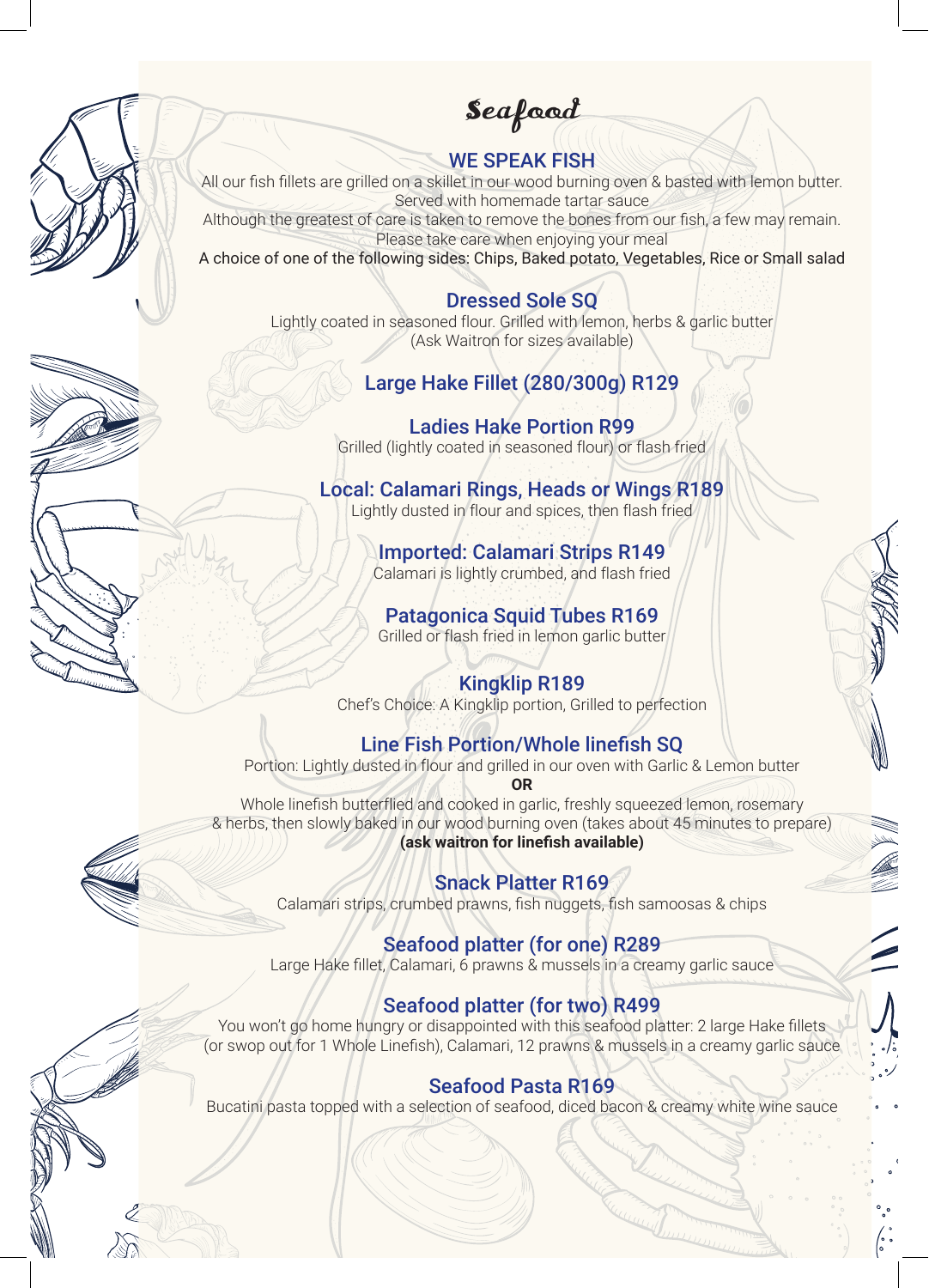## Seafood Combo's

All Served with tartar sauce A choice of one of the following sides: Chips, Baked potato, Vegetables, Rice or Small Greek salad

#### Hake & Calamari R189

Best of both worlds: Hake & Calamari - either Grilled or Flash fried. Local: Choice of Rings, Tentacles or Wings

#### Hake & Prawn (6) R239

Grilled or Deep-Fried hake, served with butterflied grilled prawns

### Prawn (6) & Calamari R239

Prawns butterflied & grilled. Local: Choice of Calamari rings or tentacles

#### Calamari & Mussel R179 Grilled or Flash fried Local Calamari Rings or Tentacles served with Creamy garlic Mussels

### Kingklip & Prawn (6) R289

Tender Kingklip portion & butterflied grilled prawns. Flavours of the sea

#### Kingklip & Calamari R289

Tender Kingklip portion & Local Calamari Rings, Heads or Tentacles

#### Local Calamari Rings & Chourico R269

Best of both worlds, whole Chourico sliced & grilled with Local Calamari with a hint of our famous peri- peri sauce. Simply delicious

# Grills

Our steaks are Choice Grade South African Beef. Grilled & basted with our famous basting sauce or try our Portuguese style (Bay leaves, olive oil, garlic & pinch of black pepper) All Grills served with a choice of one of the following : Chips, Baked Potato, Vegetables or Green salad

#### Flame Grilled Rump (300g) R179

Prime cut of beef, the juiciest of all cuts

#### Flame Grilled Fillet (250g) R198

The leanest & tender of all cuts, best served with a sauce

#### Espetada Rump (500g) R269

Selected pieces of Rump grilled on a skewer, soft & juicy. Served with onions & pepper

#### Espetada Chicken R169

5 pieces Deboned Chicken thighs coated in either our famous peri-peri sauce or lemon & herb sauce. Served with onions & peppers

## T-Bone (500g) R239

Prime cut T- Bone, the best of both worlds- Sirloin & Fillet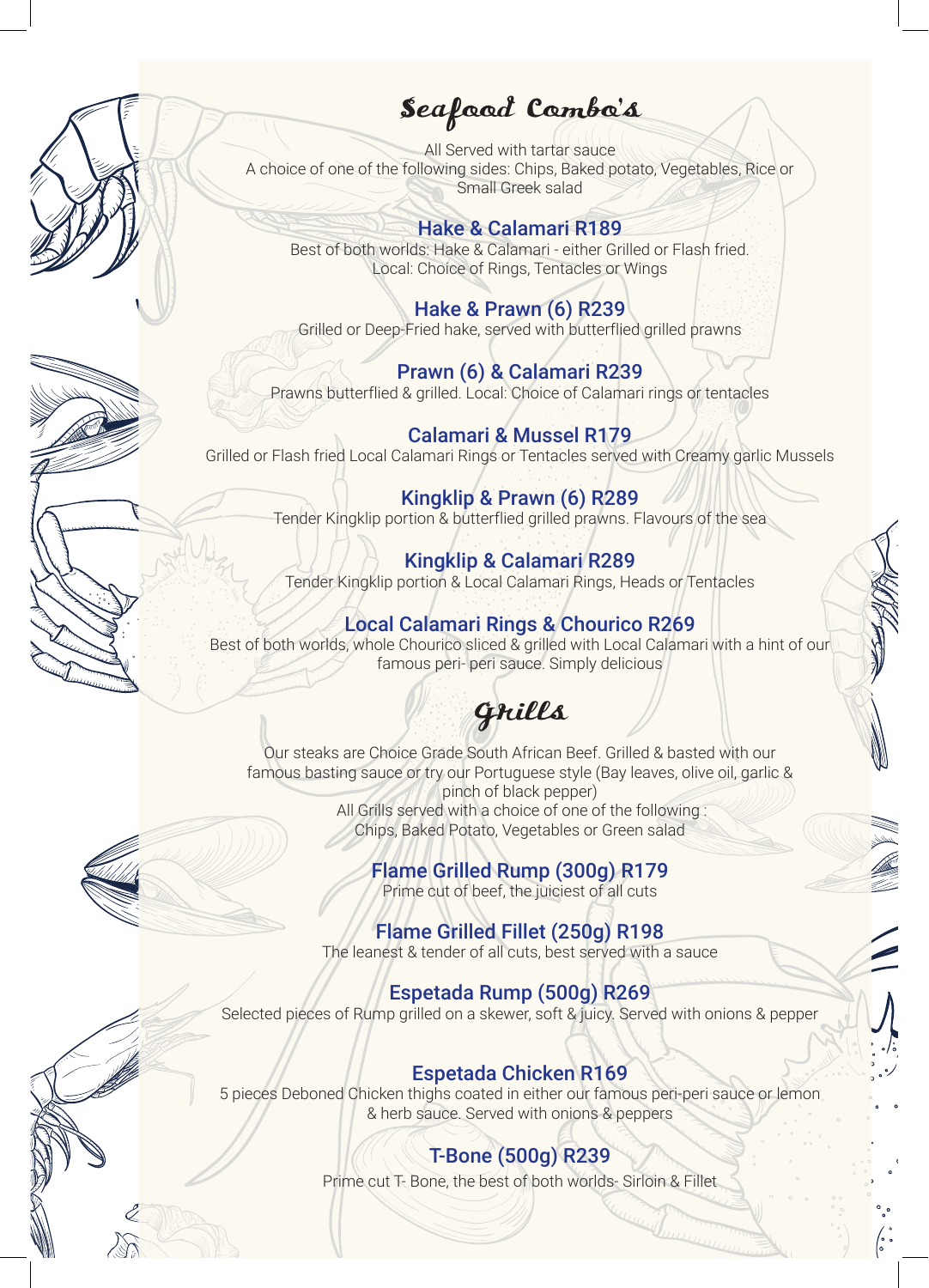## Grills Contd.

Pork Ribs (800g) R269 or (400g) R139 Chargrilled to perfection with our rib basting sauce **OR** Texan BBQ sauce

Beef Burger (200g) R98

100% Pure Beef patty. Served on a toasted bun, garnished with lettuce, onion, gherkins & tomato. Served with chips

 Fully Loaded Texan BBQ Burger (200g) R139 served with an egg, bacon & mature creamy cheese sauce poured over

> Blue Cheese & Fig Burger (200g) R139 served with blue cheese & Fig preserve

Mozambique 1/2 Chicken R159 Best Chicken in the Country: Our Chicken is marinated for 2 days in our secret sauce. Chargrilled & served with extra peri-peri sauce

Mozambique 1/2 Chicken & 6 Grilled Prawns R259

Our famous grilled chicken with 6 butterflied grilled prawns

Zambeziana Peri- Peri Full Chicken R229

Our Full Chicken (+/- 1.6kg) prepared in the style of the Northern parts of Mozambique coated in a grated coconut peri-peri sauce Takes 45 minutes to prepare

## Eisbein R169

Each Eisbein is individually vacuum packed, slow boiled for 4 hours & then slow roasted in our wood burning oven (takes 45 minutes to prepare), coated in our German BBQ glaze.

## Sauces

Pepper, Garlic, Cheese, Mushroom, Blue Cheese R29 Garlic butter, Lemon butter R24 Fresh chopped chillies/fresh garlic/ Peri-Peri R28

Vegetarian

Vegetarian - Is an Indian word meaning "Bad Hunter" c

#### Vegetable Platter R149

Crumbed mushrooms, steamed vegetables, baked potato & Greek or Roquefort salad. Served with a sauce of your choice

#### Vegetable Bake R139

A selection of vegetables, cooked in a creamy white sauce & topped with melted cheese

## Vegetarian Curry R139

An assortment of vegetables cooked in a spicy Durban curry sauce & served with rice

#### Pesto Pasta R139

Bucatini Pasta served with basil pesto sauce & braised cocktail tomatoes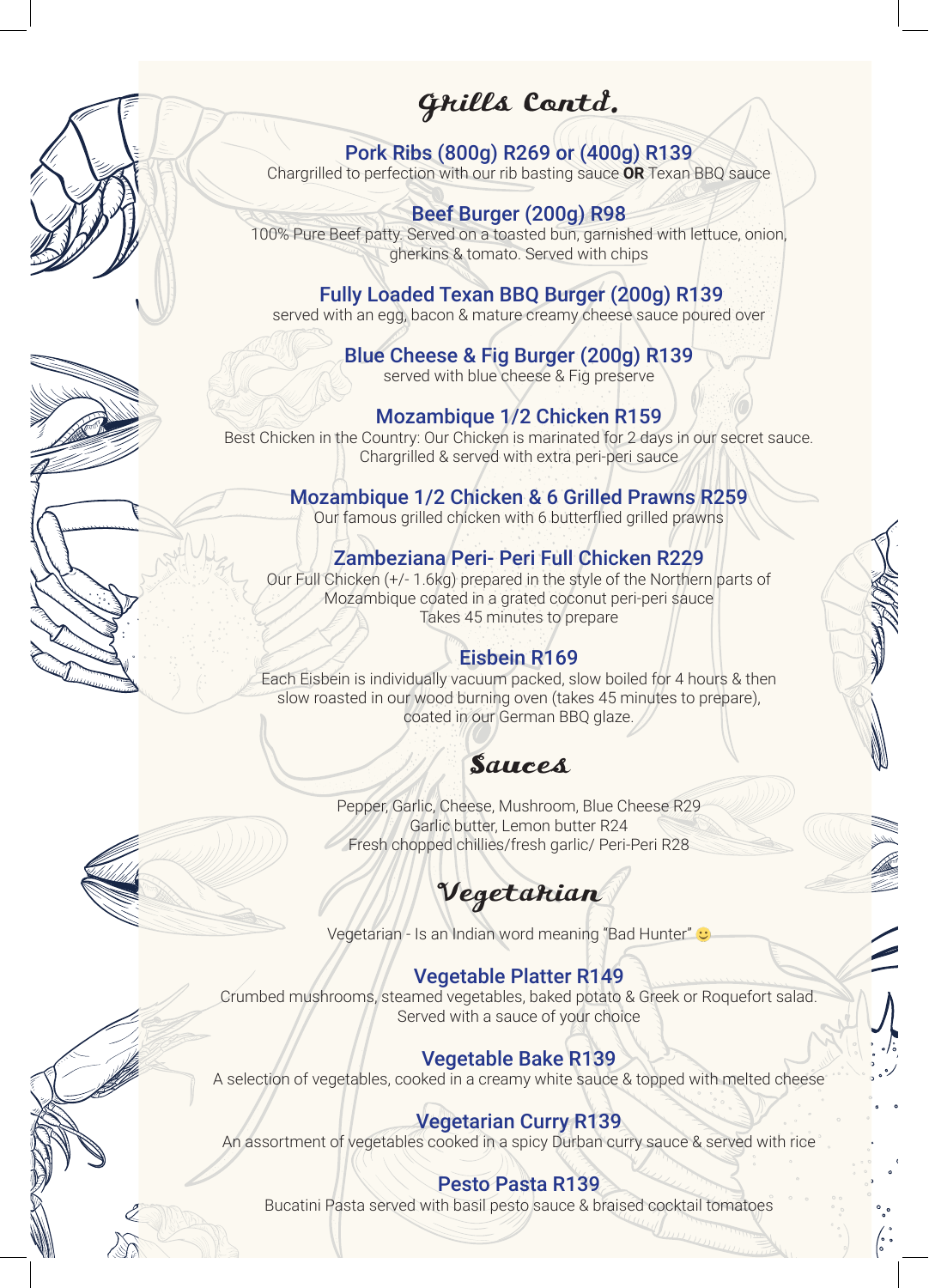## **Other**

Curry of the day SQ

Ask the waiter about our daily specials

Side Orders

Chips - R38 Sweet Potato Chips R48 Rice R38 Steamed Vegetables R48 Baked Potato served with Sour Cream or Butter R46 Onion Rings R49

# For the little people

All served with chips

Hake R89 Grilled or Deep-Fried hake

Hake Nuggets R89 Battered hake nuggets deep fried

Ribs (250g) R79 Chargrilled to perfection with our rib basting sauce

Chicken Strips R79 Crumbed chicken pieces served with a pink sauce

#### Crumbed Calamari Strips R79

Imported calamari strips, coated in breadcrumbs & deep fried to perfection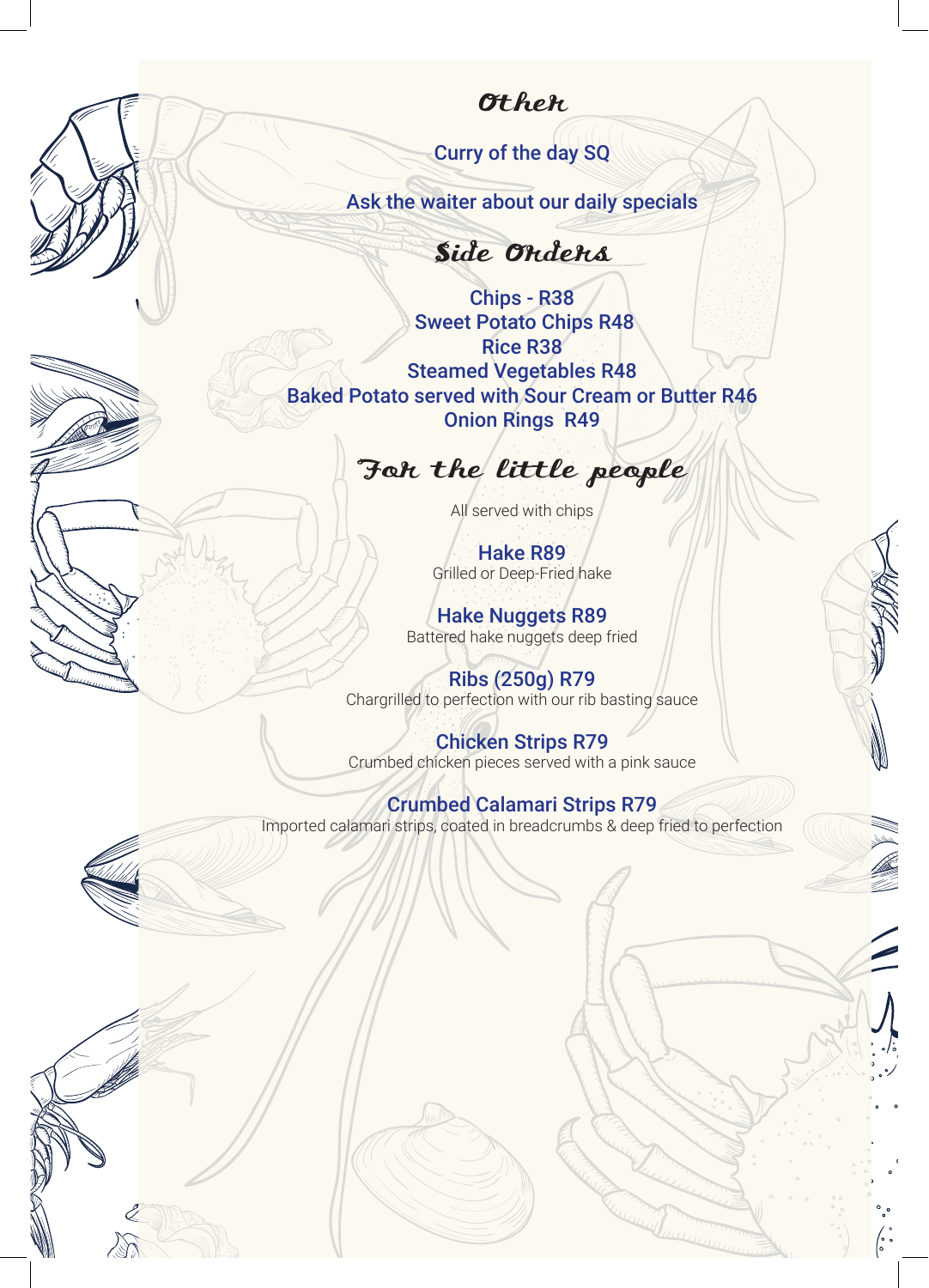## Dessert

Vanilla Ice Cream Plain R46 With Wild Berry or Chocolate sauce R49

> Malva Pudding R48 Served with custard or Ice Cream

Apple Slice R48 Served with custard or Ice Cream

Mississippi Mud Pie R58 Served with Ice Cream

Chocolate Brownie R58 Served with Ice Cream

New York Baked Cheesecake R69 Dom Pedro R62 Irish/Kahlua Coffee R52

Affogato R59 Scoop of ice cream topped with a shot of hot espresso

## Beverages

Tea R22 Five Roses, Rooibos, Green Tea

## De Café Coffee R28

Americano R28 Single Espresso, topped with hot water

Flat White R28 Single Espresso with 1/2 milk, 1/4 milk froth

Caffe Latte R28 1 /2 Espresso with 1/2 milk & 1/4 milk froth

> Cappuccino (froth) R30 Hot Chocolate R38

#### Espresso - Single R23 Double R29

Milkshakes R59 Chocolate, Bubblegum, Lime, Banana, Wild Berry

**GOOD FRIENDS, GOOD FOOD & THE BEST VIEW When you are here, you are Family**

**On each table we have a table talker. Red on one side & Green on the other. If you require service, please turn the tower to red on top. And one of our waitrons will come to your table immediately**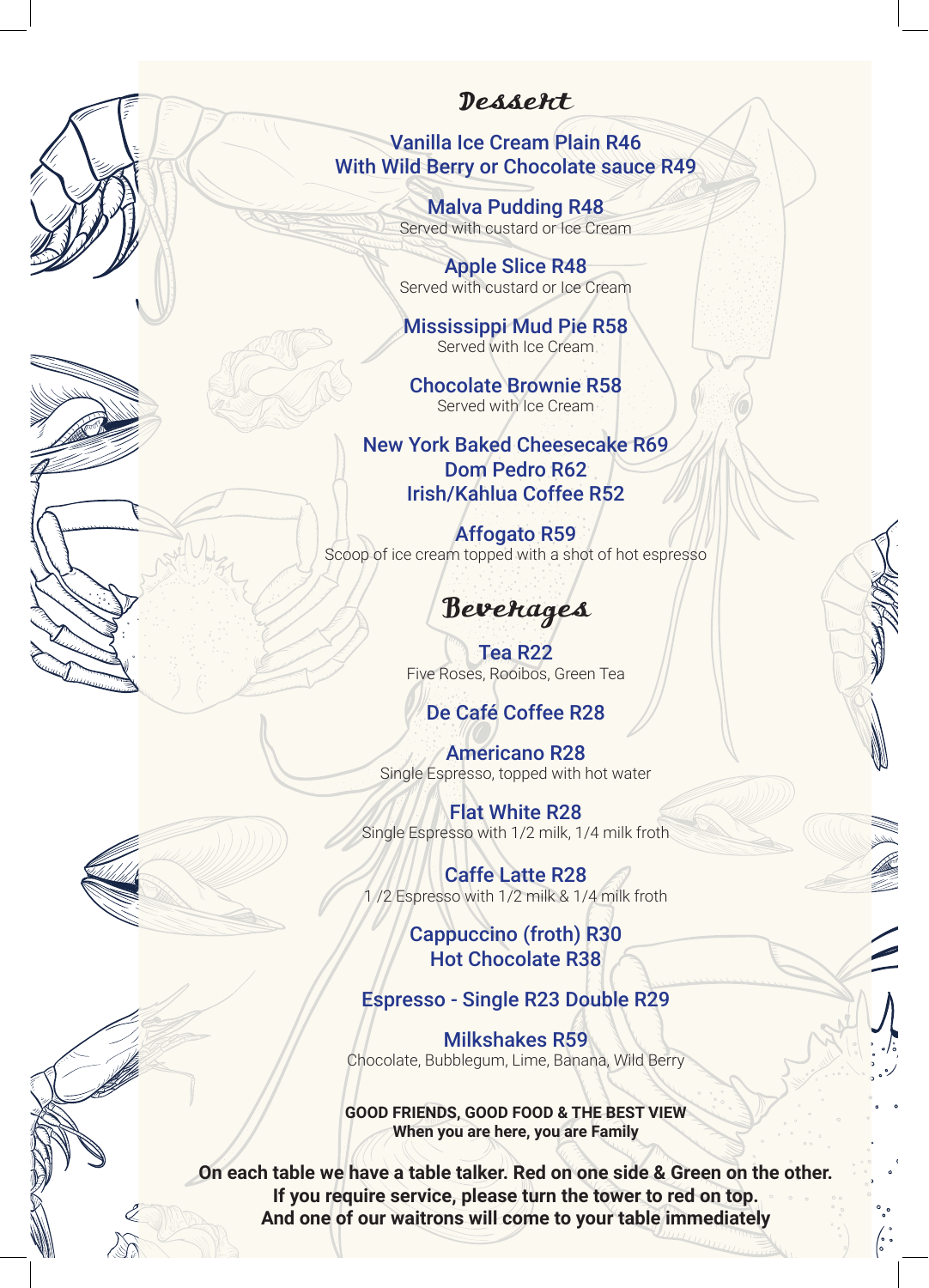Beers

Heineken R38 Amstel R32 Black Label R32 Castle R32 Castle Lite R32 Hansa R32 Windhoek Larger R32 Windhoek Lite R32 Windhoek Draught R39 Flying Fish Lemon R32

## Craft Beers (Brewhaha Jbay)

Endless Summer Blond Ale Draught 500ml R49 Jubilee - German Festive Beer 440ml R46 Stormy Seas Draught 500ml R49 Moonlit Beach - American Wheat 440ml R46

## Imported Beers

Stella Artois (Belgium) R48 Peroni (Italy) R48 Corona Extra (Mexico) R48

## Non Alcoholic

Becks R32 Castle Zero R30 Savanna Lemon R33

# Ciders

Hunters Dry R29 Savanna Dry / Lite R33 Kopparberg Strawberry & Lime R49

## Juices

Apple Juice R24 Orange Juice R24

*Water* 

Still Water 250ml R24 Still Water 750ml R44 Sparkling Water 250ml R24 Sparkling Water 750ml R44

Soft Drinks

Coke / Coke Zero Coke Lite Cream Soda Fanta Orange Sprite/ Sprite Zero 300ml R26

Appletiser R36 Grapetiser Red R36 Iced Tea Peach / Lemon R36 Lemonade 200ml R24 Ginger Ale 200ml R24 Dry Lemon 200ml R24 Soda Water 200ml R24 Pink Tonic / Lite / Tonic Water R24 Red Bull R42

# **Spirits**

Whisky Bell's R24 Johnnie Walker Red R26 Johnnie Walker Black R44 Jamesons R32 Jack Daniel's R28 Famous Grouse R24 J&B R24 Grants R24

#### **Brandy**

Klipdrift R25 Klipdrift Premium R32 KWV 10 YO R32 Remy Martin Cognac R60 Hennessy Cognac R59 Grand Marnier Orange Cognac R60 Richelieu R25 Antique V.S.O.P R59 Viceroy R25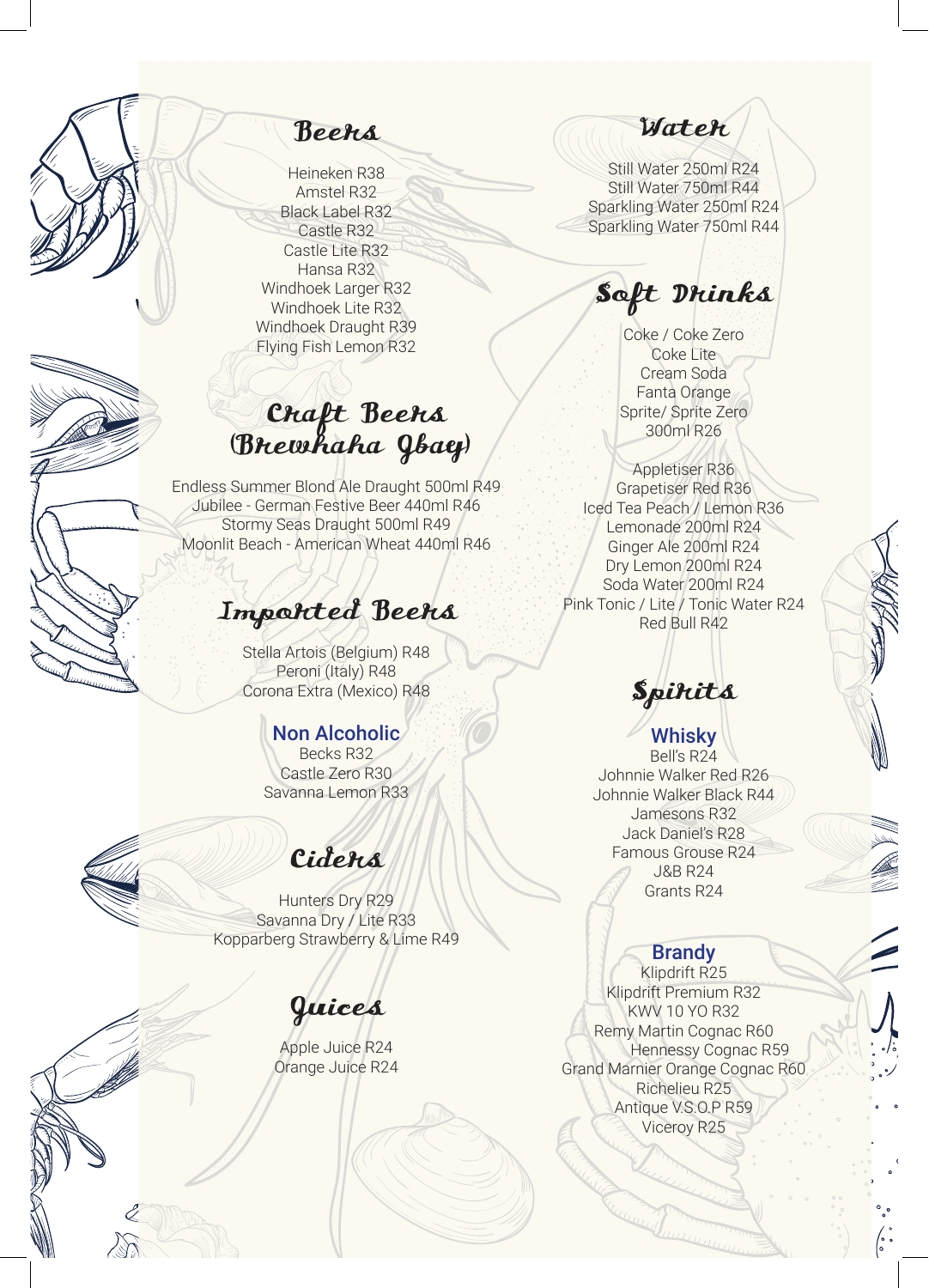# **Spirits**

## Rum

Bacardi White R25 Bacardi Dark R25 Captain Morgan Black R25 Red Heart R25 Spiced Gold R25 Malibu R25 Vin Coco R25

#### Gin

(ask about our other brands available) Gordon's London Dry R25 Tangueray R32 Bombay Sapphire Blue R39 Musgrave Pink R50

## White Spirits

Cane R25 Smirnoff Vodka R25 Martini Extra Dry R25 Germanie Cachaça R60 Frangelico R32 Grappa R49 Jägermeister R32 JoseTequila R32 Kahlua R32 Southern Comfort R25 Ameretto Disaronno R49 Amarula R25 Cointreau R39 Baileys Cream R35 Van Der Hum R25 Drambuie R36

Ž

 $\sqrt{2}$